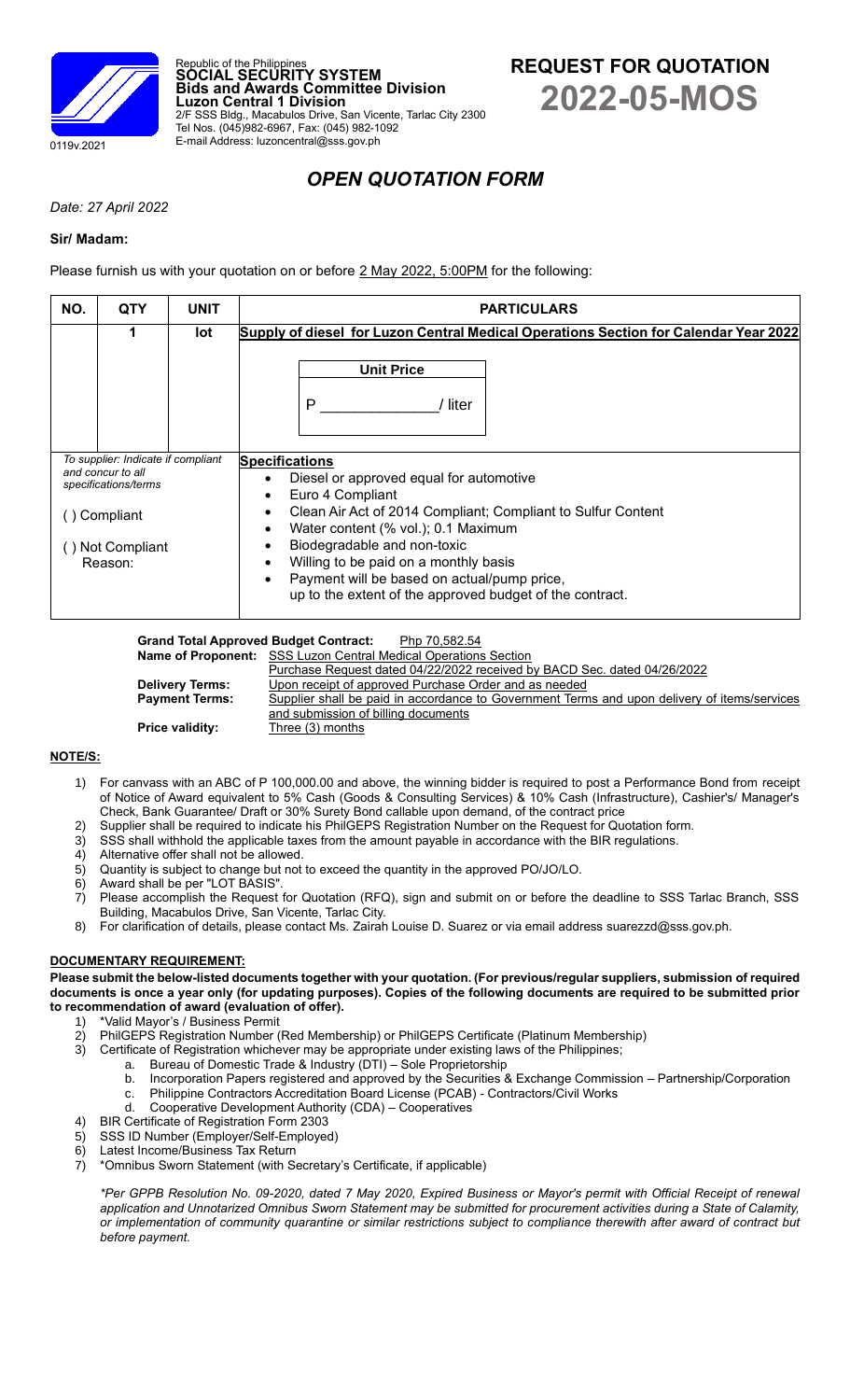- 1. The Supplier shall deliver the goods in accordance with the description and quantity specifications of the Purchase Order/Job Order.
- 2. The Supplier shall deliver the goods within the period indicated in the Purchase Order. A penalty of 1/10 of 1% of the total amount of the items shall be imposed for every day of delay in delivery.
- 3. The Supplier shall deliver Goods/Services which must all be fresh stock, brand-new, unused, properly sealed, and which are not set to expire within two (2) years from date of delivery to SSS, if applicable.
- 4. The Supplier warrants that all the Goods/Services have no defect arising from design, materials, or workmanship or from any act or omission of the Supplier or the manufacturer that may develop under normal use of consumables, if applicable.
- 5. For Goods, the Supplier shall replace any defective item within twenty-four (24) hours from the time that it was notified by SSS of the defect. Defects detected only after the item is installed and used is covered by the replacement warranty which will be in effect for every item until its expiry date. Replacement of defective item shall have no cost to the SSS, if applicable.
- 6. In order to assure that manufacturing defects shall be corrected by the Supplier, a warranty security shall be required from the Supplier for a period of one (1) year. The obligation for the warranty shall be covered, at the Supplier's option, by either retention money in an amount equivalent to five percent (5%) of total purchase price, or a special bank guarantee equivalent to five percent (5%) of the total purchase price with validity period starting from the date of acceptance. The said amounts shall only be released after the lapse of the warranty period.
- 7. If the Supplier, having been notified, fails to remedy the defect(s) within the specified period, the SSS may proceed to take such remedial action as may be necessary, at the Supplier's risk and expense and without prejudice to any other rights which the SSS may have against the Supplier under these Terms and Conditions and under the applicable law.
- 8. The pricing of the Goods/Services shall be in Peso and inclusive of Twelve Percent (12%) Value-Added Tax (VAT).

### **SPECIAL CONDITIONS OF THE CONTRACT:**

- 1) **Confidentiality**. Neither party shall, without the prior written consent of the other, disclose or make available to any person, make public, or use directly or indirectly, except for the performance and implementation of the works, any confidential information acquired from an information holder in connection with the performance of this Agreement, unless: (i) the information is known to the disclosing party, as evidenced by its written records, prior to obtaining the same from the information holder and is not otherwise subject to disclosure restrictions on the disclosing party, (ii) the information is disclosed to the disclosing party by a third party who did not receive the same, directly or indirectly, from an information holder, and who has no obligation of secrecy with respect thereto, or (iii) required to be disclosed by law. The obligation of confidentiality by both parties, as provided herein, shall survive the termination of this Agreement.
- 2) **Merger and Consolidation.** In case of merger, consolidation or change of ownership of SUPPLIER with another company, it is the responsibility of the surviving company/consolidated company/acquiring entity to inform SSS of the change in corporate structure/ownership. Failure to do so shall translate in such company assuming all liabilities of the acquired/merged company under this Agreement.
- Force Majeure. SUPPLIER shall not be liable for forfeiture of its performance security, liquidated damages, or termination for default if and to the extent that SUPPLIER's delay in performance or other failure to perform its obligations under this Agreement is the result of a force majeure. For purposes of this Agreement the terms "force majeure" and "fortuitous event" may be used interchangeably. In this regard, a fortuitous event or force majeure shall be interpreted to mean an event which SUPPLIER could not have foreseen, or which though foreseen, was inevitable. It shall not include ordinary unfavorable weather conditions; and any other cause the effects of which could have been avoided with the exercise of reasonable diligence by SUPPLIER. Such events may include, but not limited to, acts of SSS in its sovereign capacity, wars or revolutions, fires, floods, epidemics, quarantine restrictions, and freight embargoes.
- Non-Assignment. Neither party may assign the Contract in whole or in part without the consent of the other party.
- 5) **Waiver.** Failure by either party to insist upon the other the strict performance of any of the terms and conditions hereof shall not be deemed a relinquishment or waiver of any subsequent breach or default of the terms and conditions hereof, which can only be deemed made if expressed in writing and signed by its duly authorized representative. No such waiver shall be construed as modification of any of the provisions of this Agreement or as a waiver of any past or future default or breach hereof, except as expressly stated in such waiver.
- 6) **Cumulative Remedies.** Any and all remedies granted to the parties under the applicable laws and this Agreement shall be deemed cumulative and may, therefore, at the sole option and discretion, be availed of by the aggrieved party simultaneously, successively, or independently.
- 7) **No employer-employee Relationship.** It is expressly and manifestly understood and agreed upon that the employees of the SUPPLIER assigned to perform the PROJECT are not employees of SSS. Neither is there an employer-employee relationship between SSS and the SUPPLIER. This Agreement does not create an employer-employee relationship between SSS and the SUPPLIER including its personnel; that the PROJECT rendered by the personnel assigned by the SUPPLIER to SSS in the performance of its obligation under this Agreement do not represent government service and will not be credited as such; that its personnel assigned to SSS are not entitled to benefits enjoyed by SSS' officials and employees such as Personal Economic Relief Allowance (PERA), Representation and Transportation Allowance (RATA), ACA, etc.; that these personnel are not related within the third degree of consanguinity or affinity to the contracting officer and appointing authority of SSS; that they have not been previously dismissed from the government service by reason of an administrative case; that they have not reached the compulsory retirement age of sixty-five (65); and that they possess the education, experience and skills required to perform the job. The SUPPLIER hereby acknowledges that no authority has been given by SSS to hire any person as an employee of the latter. Any instruction given by SSS or any of its personnel to the SUPPLIER's employees are to be construed merely as a measure taken by the former to ensure and enhance the quality of PROJECT performed hereunder. The SUPPLIER shall, at all times, exercise supervision and control over its employees in the performance of its obligations under this Agreement.
- 8) **Partnership.** Nothing in this Agreement shall constitute a partnership between the parties. No party or its agents or employees shall be deemed to be the agent, employee or representative of any other party.
- 9) **Compliance with SS Law.** SUPPLIER shall report all its employees to SSS for coverage and their contributions, as well as all amortizations for salary/education/calamity and other SSS loans shall be updated. Should SUPPLIER fail to comply with its obligation under the provisions of the SS Law and Employees' Compensation Act, SSS shall have the authority to deduct any unpaid SS and EC contributions, salary, educational, emergency and/or calamity loan amortizations, employer's liability for damages, including interests and penalties from SUPPLIER's receivables under this Agreement. Further, prescription does not run against SSS for its failure to demand SS contributions or payments from SUPPLIER. Moreover, SUPPLIER shall forever hold in trust SS contributions or payments of its employees until the same is fully remitted to SSS.
- 10) **Compliance with Labor Laws.** SUPPLIER, as employer of the personnel assigned to undertake the PROJECT, shall comply with all its obligations under existing laws and their implementing rules and regulations on the payment of minimum wage, overtime pay, and other labor-related benefits as well as remittances or payment of the appropriate amount or contributions/payment (SSS, EC, Pag-IBIG, PhilHealth and taxes) with concerned government agencies/offices. It is agreed further, that prior to the release of any payment by SSS to SUPPLIER, its President or its duly authorized representative, shall submit a sworn statement that all moneys due to all the employees assigned to the PROJECT as well as benefits by law and other related labor legislation have been paid by SUPPLIER and that he/she assumed full responsibility thereof.
- 11) **Compliance with Tax Laws.** SUPPLIER shall, in compliance with tax laws, pay the applicable taxes in full and on time and shall regularly present to the SSS within the duration of this Agreement, tax clearance from the Bureau of Internal Revenue (BIR) as